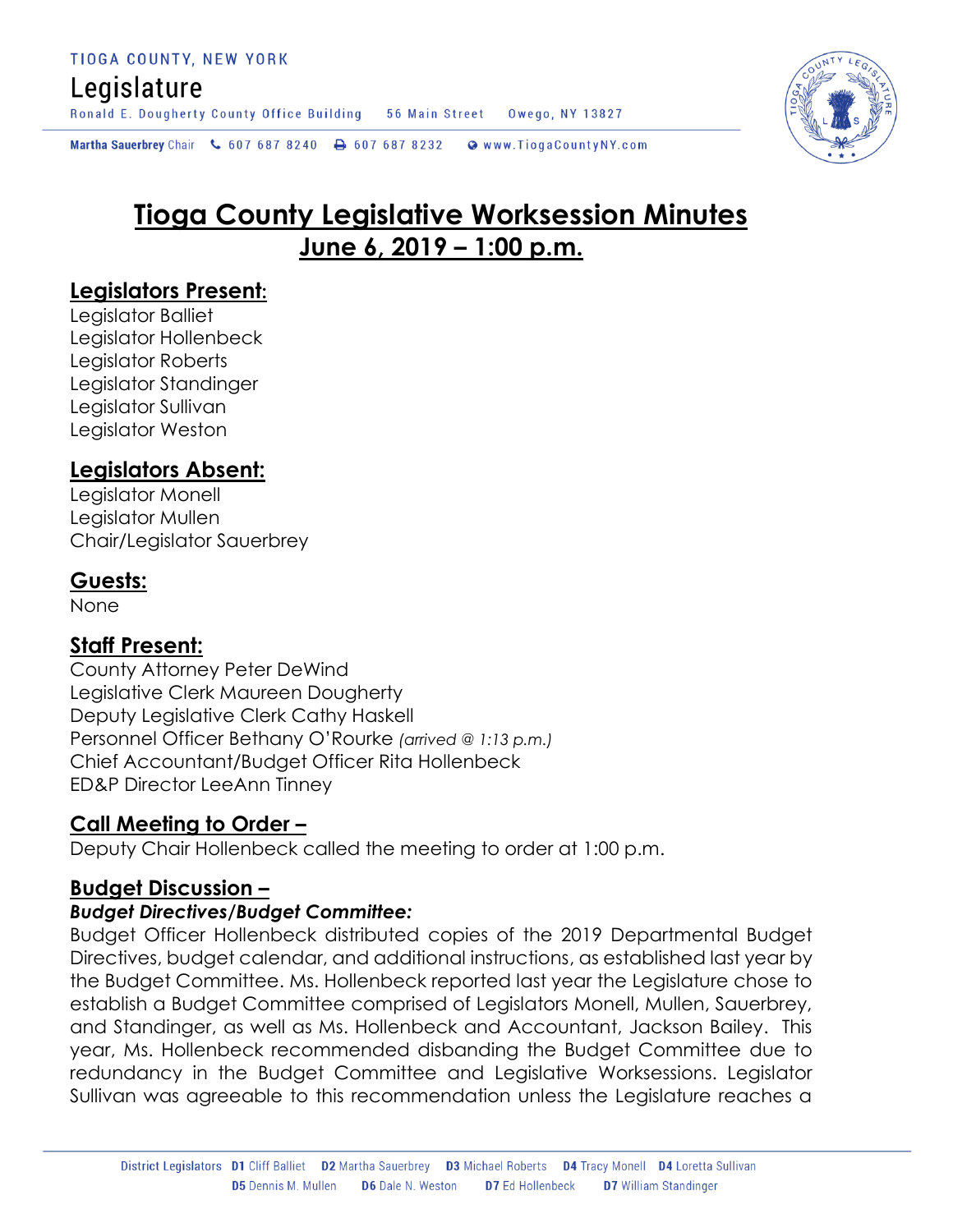#### TIOGA COUNTY, NEW YORK

## Legislature

Ronald E. Dougherty County Office Building 56 Main Street Owego, NY 13827

Martha Sauerbrey Chair & 607 687 8240 <a>B</a>607 687 8232 <a>B</a>Www.TiogaCountyNY.com

point in the budget process that warrants committee re-establishment. Ms. Hollenbeck reported decisions regarding the budget directives for the 2020 budget process do not need to be determined today, however, requested Legislature input via email prior to the June 20, 2019 Legislative Worksession where she intends to provide finalized budget directives for Legislature approval. Ms. Hollenbeck recommended moving forward with directives similar to the 2019 established directives.

Ms. Hollenbeck reported past practice has shown where some Departments follow the directives and others have not. In light of this, Legislator Sullivan recommended Ms. Hollenbeck attend the August committee meetings where Departments are first presenting their budgets to bring awareness of non-compliance to the respective Committee Chairs.

In recent committee meetings, Ms. Hollenbeck reported discussion has already occurred regarding the possibility for additional staff in the 2020 budget. Ms. Hollenbeck reported last year the directive was no new positions, however, position re-classifications and new positions received Legislature approval following completion of last year's budget process.

Legislator Sullivan reported these are guidelines and there are going to be exceptions and at this point in the process it is difficult to forecast such exceptions. Legislator Sullivan reported it is critical for Departments to be aware the process includes going through their respective committees.

Legislator Sullivan reported last year was the first year we started using this type of approach and it worked better than prior budget years although still not perfect, as several Departments were not presenting their budgets to their respective committees. Legislator Sullivan reported the expectation is for all Department Heads to present their budgets to their respective committees in August.

Legislator Sullivan recommended the following budget directive change listed on the Additional Budget Instruction document:

 *#5 – Personnel Changes* – In addition to Departments notifying and reviewing with Personnel and Budget Officer, this document should also include notifying and reviewing with their respective Committee Chairs. Legislator Standinger further suggested modifying the document to include exemptions only considered with prior committee approval.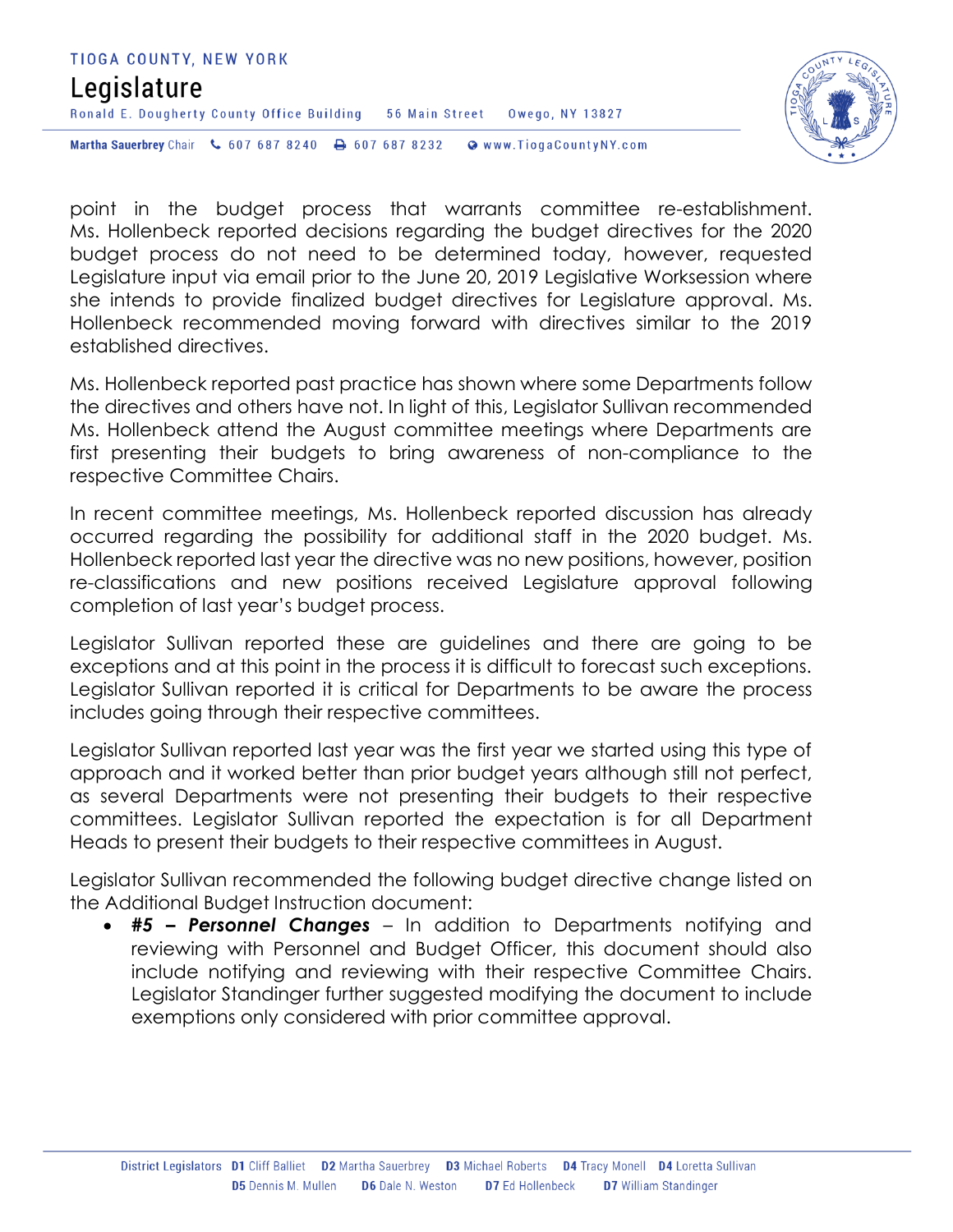



*Specialized Budget Requests:* In regards to specialized requests, Ms. Hollenbeck reported the following expectations:

- $\checkmark$  Capital Requests Departments expected to review all capital requests (vehicles and equipment) with Commissioner of Public Works Hammond and be included in the County's 5-Year Capital Plan.
- $\checkmark$  IT Requests Departments expected to review all computer equipment and technology requests (hardware and software) with Chief Information Officer Camin and be included in the County's 5-Year IT Plan.
- $\checkmark$  Staffing Changes Departments expected to review any staff/title changes with Personnel Officer O'Rourke. As noted above, this will also include respective Legislative Committee Chairs.

Ms. Hollenbeck reported she would inquire as to whether all specialized requests have been discussed with the respective departments and Legislative Committee Chairs prior to the Departments presenting their budgets during their August committee meetings. Ms. Hollenbeck reported this process was not in full compliance during the 2019 budget process.

Legislator Roberts inquired as to whether this information would be sent to the Department Heads as guidelines or directives, as this will potentially make a difference in level of compliance.

### *Timeline:*

- $\checkmark$  June 2019 Ms. Hollenbeck will provide 2020 budget directives to the Departments at the end of June 2019. This will include the timeline and departmental expectations.
- $\checkmark$  July 2019 Ms. Hollenbeck will distribute budget worksheets to Departments during the first week in July and they will have the entire month of July to prepare their budgets and review all specialized requests with respective Department Heads and Legislative Committee Chairs. The budgets sent to the Departments will be the same exact budget as 2019 as their starting point. During this timeframe, Departments will be discussing their budgets with Ms. Hollenbeck prior to committee presentation. Legislator Sullivan reported discussion with the Committee Chairs should also occur during this process to eliminate any surprises at time of committee presentation. Ms. Hollenbeck reported the Legislature delegated this responsibility to her as Budget Officer. Legislator Sullivan reported Ms. Hollenbeck can advise the departments financially, but the departments need the Legislature to approve their budgets. Legislator Sullivan reported she does not want to hear of any significant changes to the budget for the first time at time of August committee budget presentations.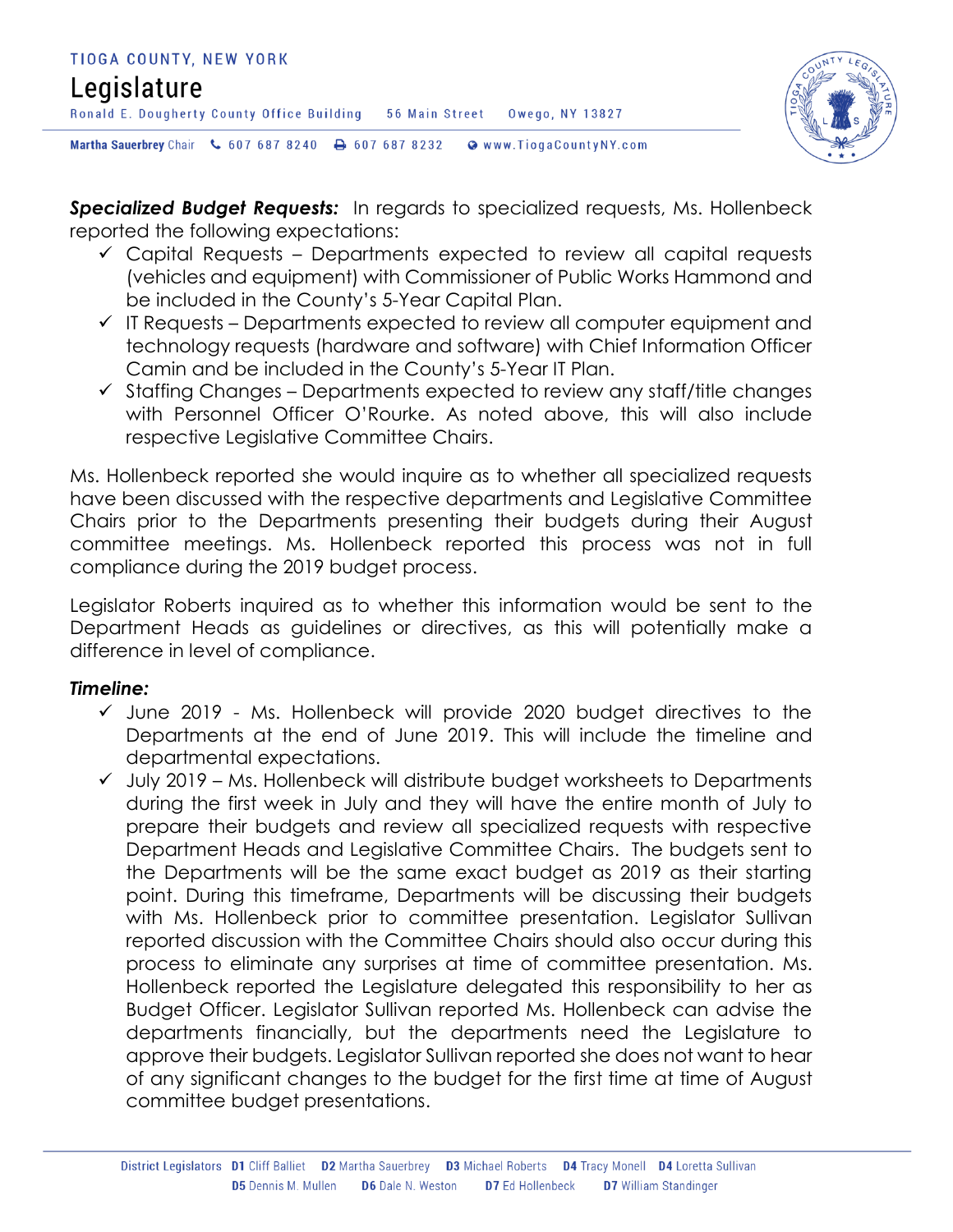



 $\sim$  August 2019 – Departments will present their budgets to their respective committees noting any specific changes. Ms. Hollenbeck will formulate all countywide staffing and equipment budget requests for presentation to the Legislature between the end of August and end of September. Ms. Hollenbeck will present the first draft of the budget to the Legislature at the August 22, 2019 Legislative Worksession and begin the discussion of outside agencies. Based on this timeline, Legislator Sullivan reported she would like time to review budgets from time of committee presentations to when Ms. Hollenbeck rolls out the first budget draft.

*Budget Books:* Ms. Hollenbeck reported she spoke with Chair Sauerbrey earlier this year regarding the establishment of budget books for each Legislator. The budget book would include 2019 budget information such as capital requests, outside agency funding/requests, and overall staff changes, as well as 2020 budget updates for purpose of comparison and trend information. All Legislators were in favor.

#### *Comments:*

✓

In regards to the Public Works budget, Legislator Roberts reported this department has refrained from equipment purchases for several years and does not believe this will be the case for the 2020 budget, therefore, as a whole the Legislature may not want to consider any new staffing requests.

Based on recently adopted school budgets, Ms. Hollenbeck reported she does not believe the County will have a great deal of leverage from year to year; estimating \$300,000 - \$400,000 to stay within the 2% tax cap. Ms. Hollenbeck reported this amount alone is usually dedicated to contractual increases, therefore, any additional increases such as health insurance and additional staffing will need to be funded through the general operating fund. Ms. Hollenbeck reported fund balance is the only resource unless the Legislature chooses to reduce expenditures or increase revenue. Ms. Hollenbeck reported she has addressed sustainability in every year's budget message noting the County cannot sustain this practice for more than five years. Ms. Hollenbeck reported the County is doing very well with sales tax and casino revenue. Ms. Hollenbeck reported the County took \$1.5 million from fund balance last year and forecasts this trend will continue to move in this direction.

In anticipation of continuing this trend in the next five years, Legislator Sullivan reported the County's fund balance is going to reach a point where it is not a viable resource, therefore, would be more inclined to cut non-County expenses versus County expenses such as outside agency funding.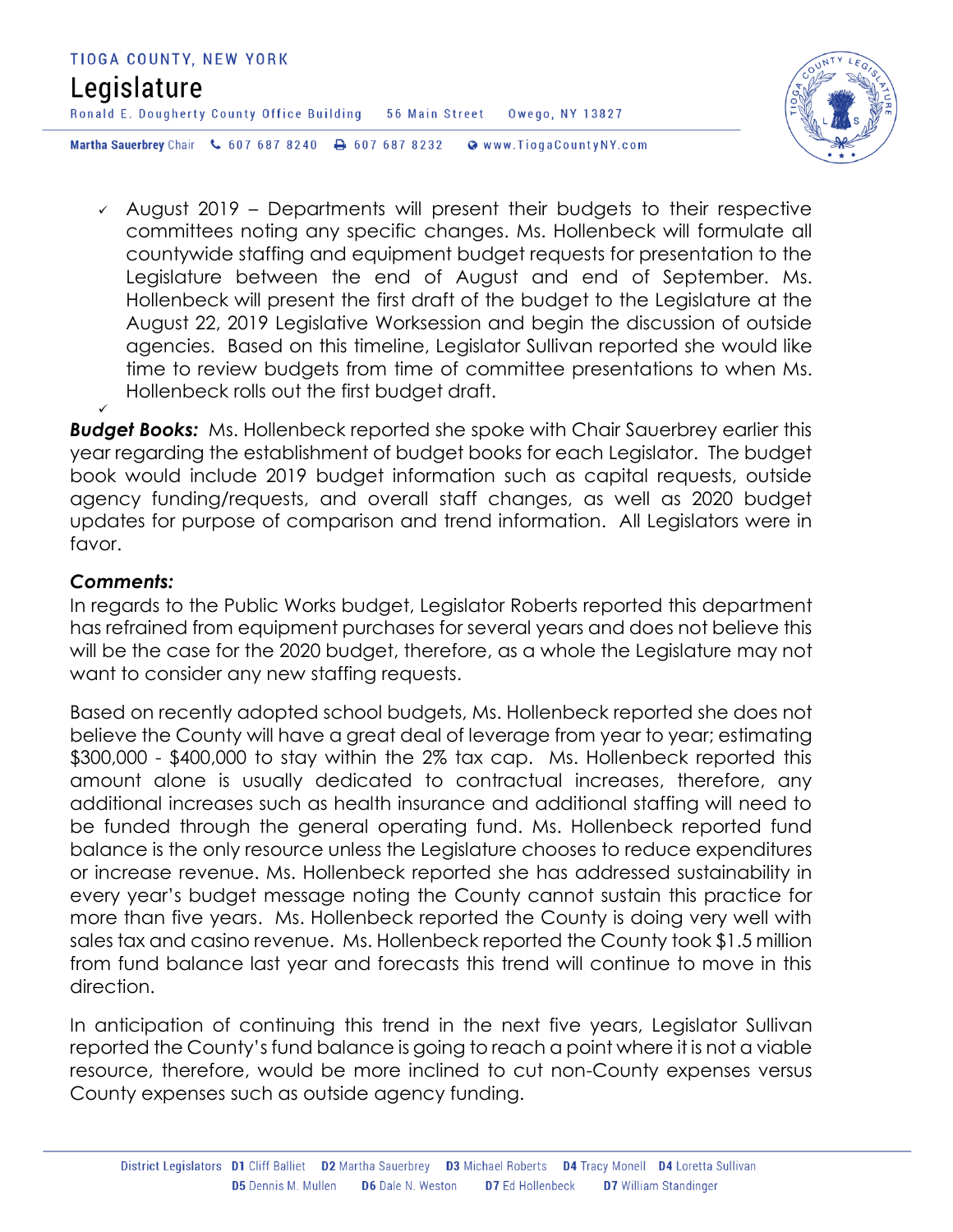### TIOGA COUNTY, NEW YORK Legislature Ronald E. Dougherty County Office Building 56 Main Street Owego, NY 13827 Martha Sauerbrey Chair & 607 687 8240 <a>B</a>607 687 8232 <a>B</a>Www.TiogaCountyNY.com



Legislator Roberts reported he does not believe the outside agency funding is the issue, as we have not granted any increases in at least five years. Legislator Roberts reported increasing headcount is the primary reason for increased overhead. This fixed cost continues for the duration of their employment. In regards to outside agencies, Ms. Hollenbeck reported most of their funding is connected to Federal funding, which requires county funding as a match. In addition, if some of these agencies were not providing their services it would fall on the County's responsibility to do so.

In addition, Ms. Hollenbeck reported there has been no review on sales tax distribution and now we have the State mandate to use the County's Internet sales tax funds to offset local AIM funding. Since this is a new mandate, there is no way to measure or determine this amount at this time. Ms. Hollenbeck reported there are budgetary impact mandates coming from the State that will greatly impact the County's budget.

This week in the HHS Committee, Legislator Sullivan reported there is proposed State legislation in regards to lead levels and effects on early childhood (under age 6). Ms. Sullivan reported this legislation would force counties to vastly increase their resources. Legislator Standinger reported this would require certification for all buildings built prior to 1978. The onus of this will fall on local code enforcement.

Ms. Hollenbeck reported 98% of the County's budget is State mandated. Ms. Hollenbeck reported Departments should start getting more creative with existing staff and shared services resources versus increasing headcount.

Legislator Sullivan reported the Legislature does have the ability and authority to determine the allocation of sales tax distribution, however, recognizes the municipalities shortfalls will just fall back on the overall tax base.

Legislator Standinger inquired as to the approximate monetary value of the 2% tax cap. Ms. Hollenbeck reported the 2% over last year and based on the preliminary information this year should be no more than a \$400,000 increase. However, Ms. Hollenbeck anticipates all of the estimated \$400,000 will be for salaries. Ms. Hollenbeck reported the 2019 budget was \$1.5 million - \$2 million from the operating fund, therefore, anticipates this number or potentially higher for 2020 budget.

Legislator Sullivan suggested the Legislature request Departments to provide a list of non-mandated departmental services for Legislature review for possible expenditure cuts.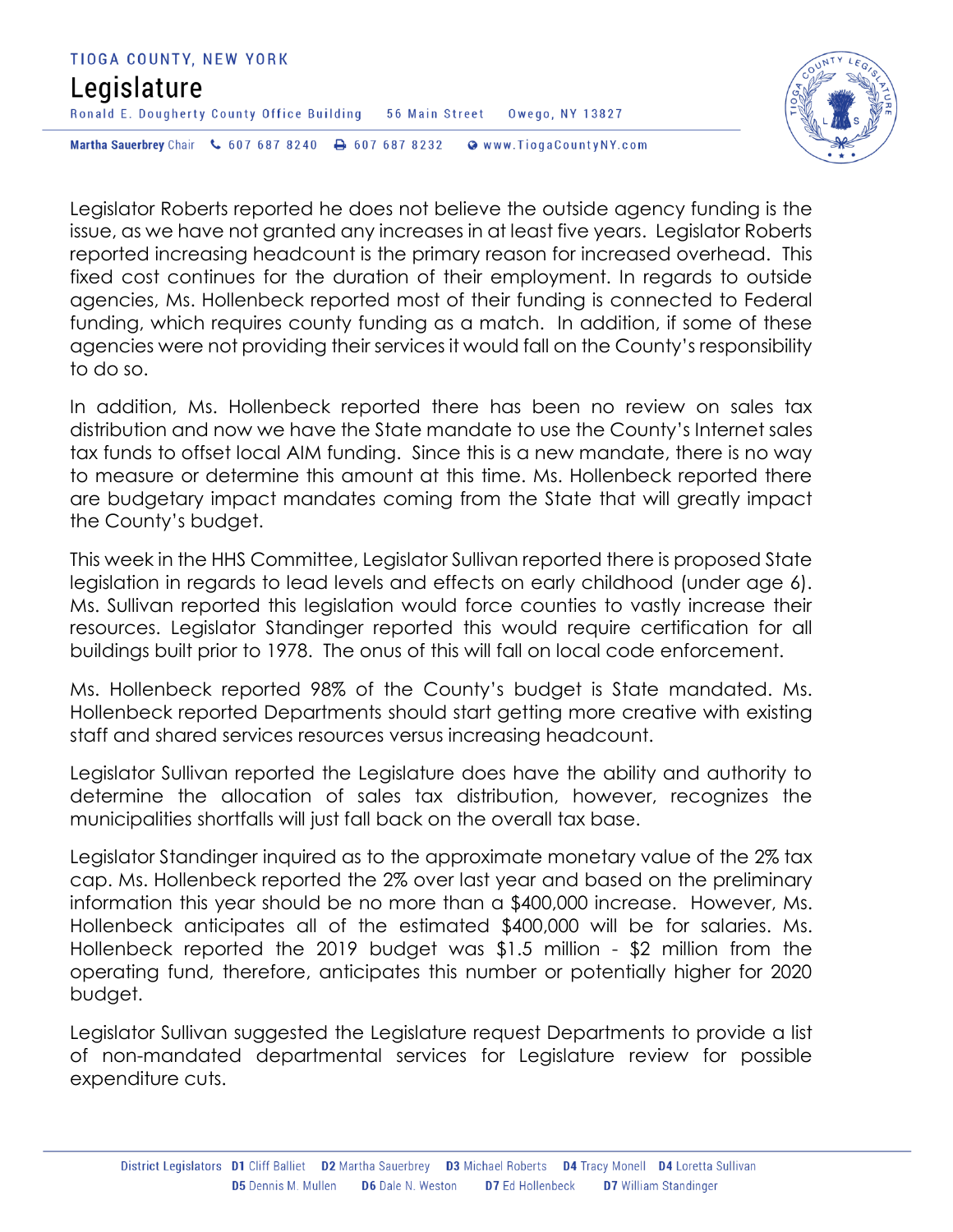#### TIOGA COUNTY, NEW YORK

## Legislature

Ronald E. Dougherty County Office Building 56 Main Street 0wego, NY 13827

Martha Sauerbrey Chair & 607 687 8240 <a>B</a>607 687 8232 <a>B</a>Www.TiogaCountyNY.com



#### *Salaries:*

Legislator Weston reported there was never a year where the non-union staff did not receive a salary increase. Ms. O'Rourke reported there was at least one if not two years where the non-union staff did not receive salary increases. Legislator Hollenbeck concurred. Years later, Legislator Sullivan reported the non-union staff received a significant increase to offset no growth for the prior years. Ms. O'Rourke will create a chart identifying each employment group's salary increases for the past 10 years for Legislature review.

### **Approval of Worksession Minutes – May 23, 2019 -**

Legislator Standinger motioned to approve the May 23, 2019 Legislative Worksession minutes as written, seconded by Leaislator Sullivan with Leaislators Balliet, Hollenbeck, Roberts, Standinger, Sullivan, and Weston voting yes with Legislators Monell, Mullen, and Sauerbrey being absent. Motion carried.

### **Action Items -**

Currently, there are no action items.

## **Legislative Support – Legislative Clerk Dougherty -**

### *Approval of Legislative Support Committee Minutes – May 9, 2019:*

Legislator Sullivan motioned to approve the May 9, 2019 Legislative Support Committee minutes as written, seconded by Legislator Standinger with Legislators Balliet, Hollenbeck, Roberts, Standinger, Sullivan, and Weston voting yes with Legislators Monell, Mullen, and Sauerbrey being absent. Motion carried.

Legislative Clerk Dougherty reported the following:

- The June Legislative Meeting is Tuesday, June 11, 2019, at 6:00 p.m. in the Hubbard Auditorium. Finance/Legal Committee will meet at 4:30 p.m. in the Legislative Conference Room.
- Legislator Mullen will do the prayer, pledge, and start the voting process at the June 11, 2019 Legislature meeting.
- Attended Department Head meeting.
- Budget is tracking well.

## **Recognition Resolution (1) –**

 *Authorize Recognition Event for Tioga County Election Inspectors –* Legislative Clerk Dougherty reported there was some confusion regarding the need to do a recognition resolution this month when the Board of Elections intends to do a proclamation at the July meeting. With that said, Ms. Dougherty suggested pulling this resolution and proceeding with the proclamation for Legislator Balliet to read and present at the July Legislative meeting.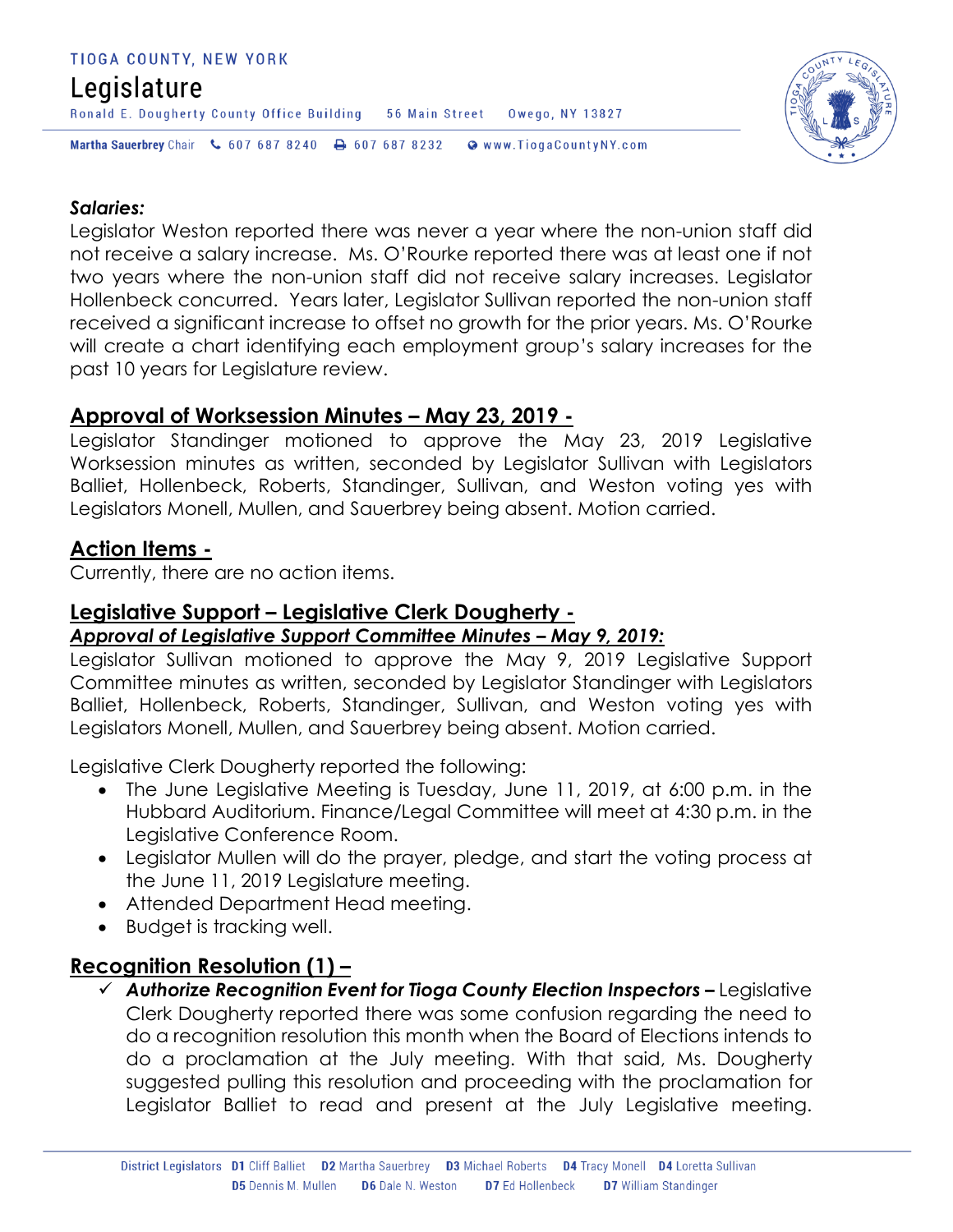## Legislature

Ronald E. Dougherty County Office Building 56 Main Street Owego, NY 13827

Martha Sauerbrey Chair & 607 687 8240 <a>B</a>607 687 8232 <a>B</a>Www.TiogaCountyNY.com



Legislators were agreeable to this and Legislator Balliet will notify the Board of Elections Commissioners of this decision.

**Resolution was pulled and will not be presented for Legislature consideration at the June 11, 2019 Legislature meeting with the understanding that a proclamation is forthcoming for the July 9, 2019 Legislature meeting.** 

## **Proclamations (2) –**

- *Plastic Free Day –* Legislator Roberts will read and present at the June 11, 2019 Legislature meeting.
- *Vector-Borne Diseases –* Legislator Standinger will read and present at the June 11, 2019 Legislature meeting.

**Resolutions –** All resolutions were reviewed for Legislature consideration at the June 11, 2019 Legislature meeting and discussion occurred on the following:

- ► *Hire Outside Counsel* Personnel Officer O'Rourke recommended changing the language to better clarify the position is contractual and not being added to the County's staff headcount. County Attorney DeWind, Ms. O'Rourke, and Ms. Dougherty will revise and finalize resolution following today's Legislative Worksession.
- ► *Appoint Member to the Tioga County Industrial Development Agency (TCIDA) –* ED&P Director Tinney reported the Tioga County IDA Governance Committee met and interviewed two candidates to present to the Tioga County IDA Board to fill a recent vacancy. The Tioga County IDA Board is recommending Mr. Knolles to fill the current vacancy. Question raised regarding Mr. Knolles residency. Ms. Tinney reported Mr. Knolles is in the process of building a home and residing in Waverly, NY.
- ► *Amend Resolution 50-94 as Amended By Resolution 361-01, as Amended By Resolution 260-09, as Amended By Resolution 186-10, as Amended by*  **Resolution 223-13: Retiree Health Insurance Contributions - This resolution** represents eligible retirees be required to pay 2% of the monthly premium of individual coverage or family coverage effective January 1, 2020. Ms. O'Rourke reported Personnel met with the Retiree Association Board and they were agreeable to this resolution.
- ► *Amend Resolution 277-13: Retiree Health Plans -* This resolution represents the elimination of one of the retiree health plans for non-Medicare eligible retirees effective January 1, 2020 thus only having the option of one plan. Currently, Ms. O'Rourke reported there are only seven retirees enrolled in this plan. Ms. O'Rourke reported Personnel met with the Retiree Association board and they were agreeable to this resolution.